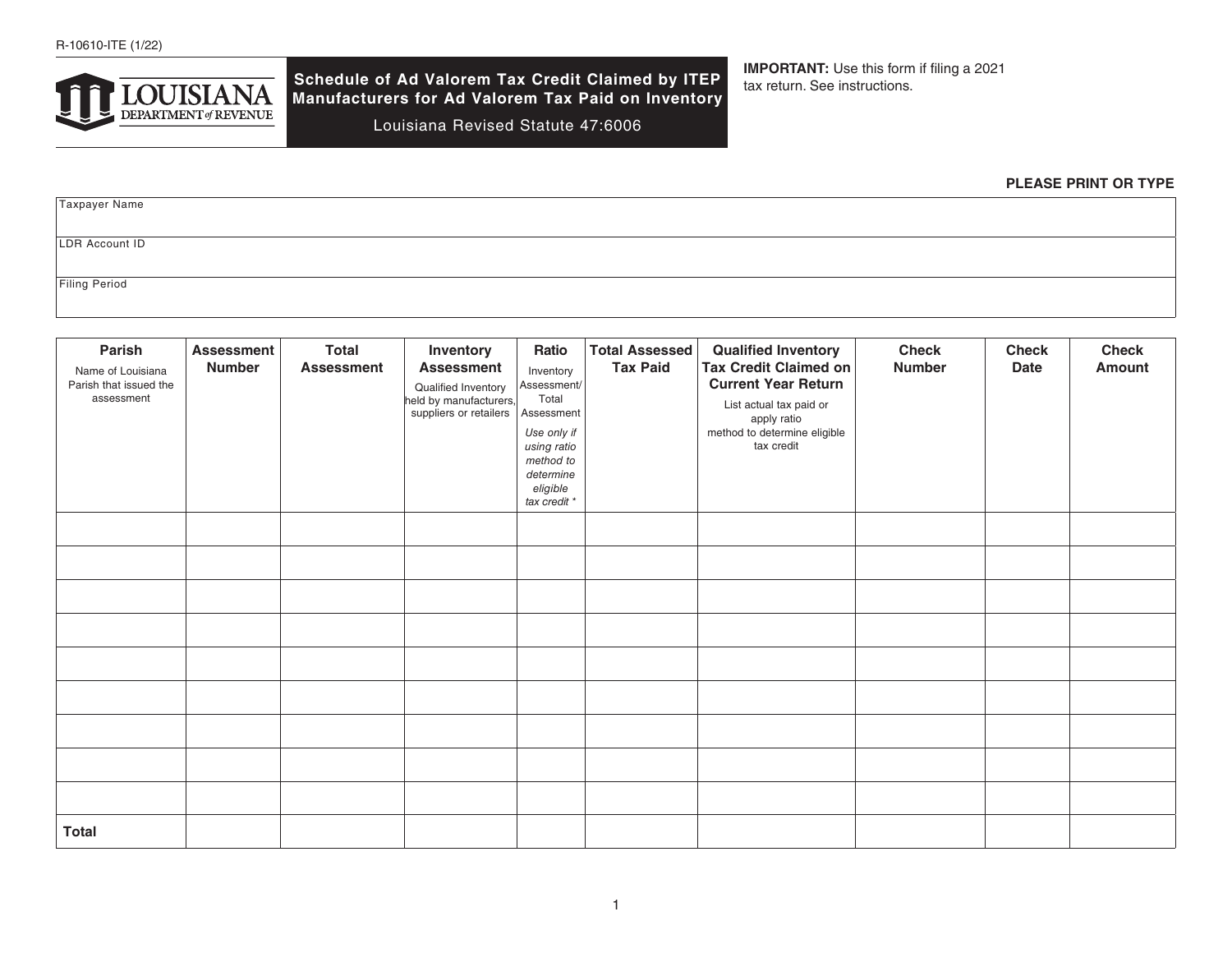

**Schedule of Ad Valorem Tax Credit Claimed by ITEP Manufacturers for Ad Valorem Tax Paid on Inventory**  Louisiana Revised Statute 47:6006

**IMPORTANT:** Use this form if filing a 2021 tax return. See instructions.

# **PLEASE PRINT OR TYPE**

| Taxpayer Name      |                      |
|--------------------|----------------------|
| SSN/LDR Account ID | <b>Filing Period</b> |
|                    |                      |

| Check the box for the credit type this worksheet is used to calculate: $\Box$ | $\Box$ Inventory Tax Credit (218) | $\Box$ Ad Valorem Natural Gas Credit (219) |
|-------------------------------------------------------------------------------|-----------------------------------|--------------------------------------------|
|-------------------------------------------------------------------------------|-----------------------------------|--------------------------------------------|

|                      | See instructions to complete Lines 1A through 3 below.         |  |  |  |  |
|----------------------|----------------------------------------------------------------|--|--|--|--|
|                      | 1A   Amount of ad valorem taxes paid                           |  |  |  |  |
|                      | 1B   Amount of ad valorem taxes paid on short-term rentals     |  |  |  |  |
|                      | 1C   Amount of ad valorem taxes paid qualifying for the credit |  |  |  |  |
| $\mathbf{2}^{\circ}$ | Tax Liability before applying the credit                       |  |  |  |  |
| 3                    | Amount of the credit exceeding tax liability                   |  |  |  |  |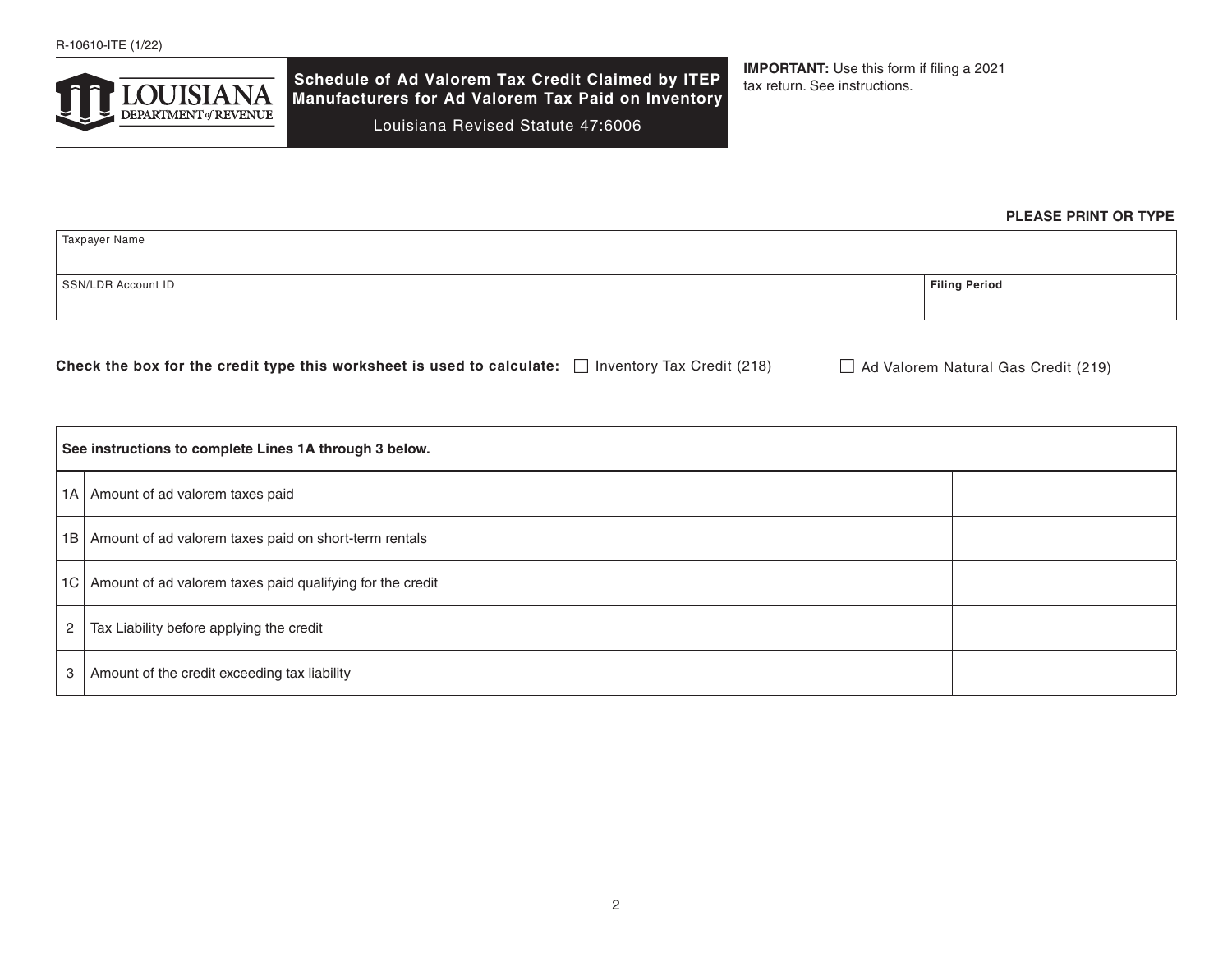## **INSTRUCTIONS**

All taxpayers that are included on the same consolidated federal income tax return are required to combine their inventory taxes paid in order to determine the amount of the excess credit that is refundable. Taxpayers that are affiliated or related outside of a consolidated group are not required to combine their taxes paid in order to determine the amount of the excess credit that is refundable.

### **GENERAL INSTRUCTIONS**

- 1. This worksheet was designed to assist the following taxpayers in calculating the credit and provide necessary computation to LDR:
	- A manufacturer who has claimed the property tax exemption under the Industrial Tax Exemption Program (ITEP) during the taxable year in which the local inventory taxes were levied; or
	- Members of a consolidated federal income tax return that includes a manufacturer who has claimed the property tax exemption under ITEP.
- 2. If you are one of the taxpayers described in #1 above, your credit is limited to tax and the excess can be carried forward not to exceed 10 years.
- 3. This form should be used for tax year 2021.
- 4. Enter the Taxpayer's name, SSN/LDR Account ID and filing period for the return to which this worksheet is attached in the space provided. Check the box for the credit type you are calculating on this worksheet.
- 5. DO NOT include payments of ad valorem taxes made after December 31, 2020 and before April 16, 2021 that were treated as paid on December 31, 2020 per Act 56 of the 2020 Second Extraordinary Legislative Session.

#### **GENERAL INSTRUCTIONS**

- 1A. Enter the amount of the ad valorem taxes paid to local subdivisions in Louisiana on inventory held by manufacturers, distributors, and retailers OR natural gas held, used, or consumed in providing natural gas storage services or operating natural gas storage.
- 1B. Enter the amount of Line 1A that is the ad valorem taxes paid to local subdivisions in Louisiana on inventory held by manufacturers, distributors, and retailers that is available for or subject to a short-term rental that will subsequently or ultimately be sold by the retailer that will be included on Line 1C.

For the purpose of this credit, inventory is defined in R.S. 47:6006 as items of tangible personal property that are held for sale in the ordinary course of business, in the process of production for subsequent sale, or are to physically become a part of the production of such goods. The definition contains a listing of specific items that are included and not included in inventory. In addition to items that are clearly included by the definition, the following items are included in inventory: used goods or trade-in merchandise; by-products of a manufacturer; raw materials and supplies that will be consumed in the Louisiana manufacturing process; and goods that are available for short-term rental that will subsequently or ultimately be sold by taxpayers classified under code numbers 532412 and 532310 of the North American Industry Classification System. A "short-term rental" is defined as a rental of an item of tangible personal property for a period of less than 365 days, for an undefined period, or under an open-ended agreement.

Not included in inventory unless otherwise stated are: oil stored in tanks held by a producer prior to the first sale of the oil; items that have been leased by the taxpayer; items that the taxpayer has depreciated for federal income tax purposes; items that have been used by the taxpayer and have been owned for more than eighteen months; and certain items stored in the state for use in interstate commerce.

- 1C. Enter the amount of ad valorem taxes paid to local subdivisions in Louisiana on inventory held by manufacturers, distributors, retailers OR natural gas held, used, or consumed in providing natural gas storage services or operating natural gas storage reported on Line 1A that meets the definition of inventory under R.S. 47:6006. Your credit for the inventory held is limited to tax and the excess can be carried forward not to exceed five years.
- 2. Enter the amount of your adjusted tax liability from your tax return. See chart below for line numbers.

| <b>Tax Year</b> | IT-540  | <b>IT-540B</b> | IT-541  | <b>IT-565</b>            | <b>CIFT-620</b> |
|-----------------|---------|----------------|---------|--------------------------|-----------------|
| 2020            | Line 22 | Line 22        | ∟ine 17 | Schedule 6922,<br>∟ine 9 | Line 15         |

3. Amount of the credit exceeding tax liability. Subtract Line 2 from Line 1C. If less than zero, enter zero.

If Line 3 is equal to zero, your entire credit on Line 1C will be used to offset tax. Enter the amount from Line 1C on Schedule NRC-P3 (Business) or Schedule J (Individual) with the identifying three-digit code listed below. If Line 3 is greater than zero, Line 3 is your credit carry forward and the amount on Line 2 is the amount of the credit that can be used to offset tax. Enter the amount from Line 2 on Schedule NRC-P3 or Schedule J with the identifying three-digit code listed below.

| Inventory Tax Credit Carried Forward and ITEP | 500 |
|-----------------------------------------------|-----|
| Ad Valorem Natural Gas Carried Forward        | 502 |